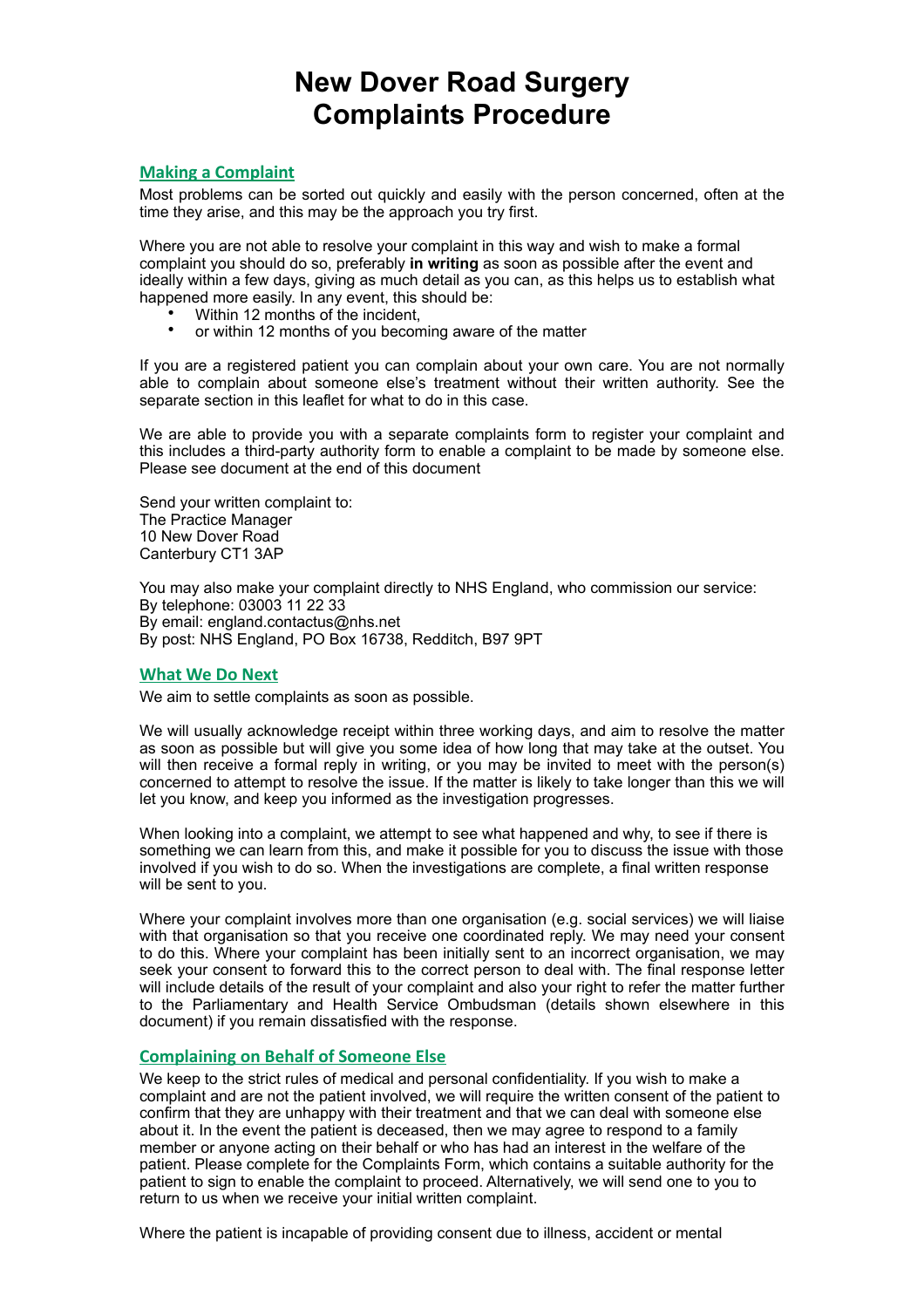capacity, it may still be possible to deal with the complaint. Please provide the precise details of the circumstances that prevent this in your covering letter.

Please note that we are unable to discuss any issue relating to someone else without their express permission, which must be in writing, unless the circumstances above apply. You may also find that if you are complaining on behalf of a child who is capable of making their own complaint, we will expect that child to contact us themselves to lodge their complaint.

We may still need to correspond directly with the patient, or may be able to deal directly with the third party. This depends on the wording of the authority provided.

#### **If you are dissatisfied with the outcome**

You have the right to approach the Parliamentary & Health Service Ombudsman. Their contact details are: **The Parliamentary and Health Service Ombudsman Millbank Tower 30 Millbank London SW1P 4QP Tel: 0345 0154033** 

#### **Website: www.ombudsman.org.uk**

You may also approach PET, Healthwatch or the Independent Health Complaints Advocacy for help or advice;

The local Healthwatch can be found at:

#### **http://www.healthwatch.co.uk/**

The IHCA is able to be contacted at: **http://www.seap.org.uk/services/nhs-complaintsadvocacy/** 

**Patient Experience Team (PET) St Martin's Hospital, Littlebourne Road, Canterbury, CT1 1TD [patientexperience@kmpt.nhs.uk](mailto:patientexperience@kmpt.nhs.uk)  0800 783 9972 01227 812020 01227 785101**